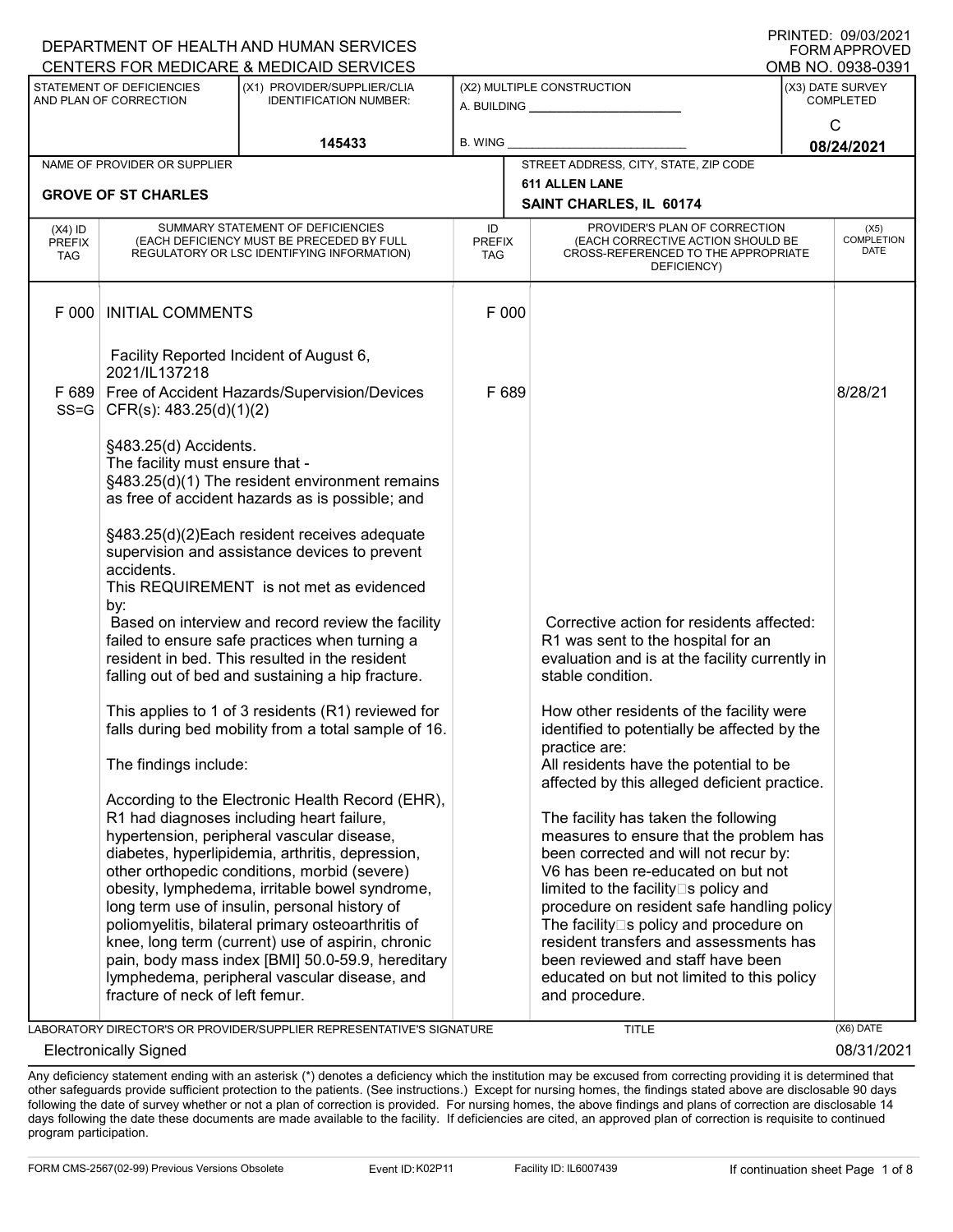| CENTERS FOR MEDICARE & MEDICAID SERVICES<br>OMB NO. 0938-0391<br>STATEMENT OF DEFICIENCIES<br>(X1) PROVIDER/SUPPLIER/CLIA<br>(X2) MULTIPLE CONSTRUCTION<br>(X3) DATE SURVEY<br>AND PLAN OF CORRECTION<br><b>IDENTIFICATION NUMBER:</b><br><b>COMPLETED</b><br>A. BUILDING <u>____________________</u><br>$\mathsf{C}$<br><b>B. WING</b><br>145433<br>08/24/2021<br>STREET ADDRESS, CITY, STATE, ZIP CODE<br>NAME OF PROVIDER OR SUPPLIER<br><b>611 ALLEN LANE</b><br><b>GROVE OF ST CHARLES</b><br>SAINT CHARLES, IL 60174<br>SUMMARY STATEMENT OF DEFICIENCIES<br>PROVIDER'S PLAN OF CORRECTION<br>ID<br>$(X4)$ ID<br>(X5)<br><b>COMPLETION</b><br>(EACH CORRECTIVE ACTION SHOULD BE<br>(EACH DEFICIENCY MUST BE PRECEDED BY FULL<br><b>PREFIX</b><br><b>PREFIX</b><br>DATE<br>CROSS-REFERENCED TO THE APPROPRIATE<br>REGULATORY OR LSC IDENTIFYING INFORMATION)<br>TAG<br>TAG<br>DEFICIENCY)<br>F 689<br>Continued From page 1<br>F 689<br>All residents have been re-assessed for<br>The Minimum Data Set (MDS) dated 07/14/2021,<br>bed mobility and their care plans have<br>showed R1 needed extensive assistance of two<br>been updated.<br>people for bed mobility, dressing, and toilet use.<br>R1 was always incontinent of bowel and bladder.<br>Quality Assurance plans and monitoring<br>The MDS showed R1's cognition was intact. The<br>practices that have been implemented to<br>MDS showed R1 was five feet six inches tall and<br>make sure corrections are achieved and<br>weighed 335 pounds.<br>are permanent are:<br>The DON and/or designee will conduct an<br>A care plan showed R1 had an Activities of Daily<br>audit three times a week to ensure<br>Living (ADL) self-care deficit and impaired<br>compliance. ¿This will continue for the<br>mobility with interventions including R1 required<br>first month. All identified trends will be<br>two staff participation to reposition and turn in bed<br>reviewed by the monthly QAPI committee<br>initiated 11/25/2018; and R1 was totally<br>and a plan will be discussed and<br>dependent on staff for toilet use initiated on<br>implemented until resolution.<br>05/27/2020.<br>The Incident information provided to Illinois<br>Department of Public Health (IDPH) showed R1<br>was alert and "oriented times two", able to follow<br>directions, was non-ambulatory, and transfers<br>using a total body mechanical lift. (R1) requires<br>extensive to total assistance of two persons for<br>ADLs and used a trapeze and grab bars for |  | DEPARTMENT OF HEALTH AND HUMAN SERVICES |  |  | <b>FORM APPROVED</b> |
|-------------------------------------------------------------------------------------------------------------------------------------------------------------------------------------------------------------------------------------------------------------------------------------------------------------------------------------------------------------------------------------------------------------------------------------------------------------------------------------------------------------------------------------------------------------------------------------------------------------------------------------------------------------------------------------------------------------------------------------------------------------------------------------------------------------------------------------------------------------------------------------------------------------------------------------------------------------------------------------------------------------------------------------------------------------------------------------------------------------------------------------------------------------------------------------------------------------------------------------------------------------------------------------------------------------------------------------------------------------------------------------------------------------------------------------------------------------------------------------------------------------------------------------------------------------------------------------------------------------------------------------------------------------------------------------------------------------------------------------------------------------------------------------------------------------------------------------------------------------------------------------------------------------------------------------------------------------------------------------------------------------------------------------------------------------------------------------------------------------------------------------------------------------------------------------------------------------------------------------------------------------------------------------------------------------------------------------------------------------------------------------------------------------------------------------------------------------------------------------------------------------------------------|--|-----------------------------------------|--|--|----------------------|
|                                                                                                                                                                                                                                                                                                                                                                                                                                                                                                                                                                                                                                                                                                                                                                                                                                                                                                                                                                                                                                                                                                                                                                                                                                                                                                                                                                                                                                                                                                                                                                                                                                                                                                                                                                                                                                                                                                                                                                                                                                                                                                                                                                                                                                                                                                                                                                                                                                                                                                                               |  |                                         |  |  |                      |
|                                                                                                                                                                                                                                                                                                                                                                                                                                                                                                                                                                                                                                                                                                                                                                                                                                                                                                                                                                                                                                                                                                                                                                                                                                                                                                                                                                                                                                                                                                                                                                                                                                                                                                                                                                                                                                                                                                                                                                                                                                                                                                                                                                                                                                                                                                                                                                                                                                                                                                                               |  |                                         |  |  |                      |
|                                                                                                                                                                                                                                                                                                                                                                                                                                                                                                                                                                                                                                                                                                                                                                                                                                                                                                                                                                                                                                                                                                                                                                                                                                                                                                                                                                                                                                                                                                                                                                                                                                                                                                                                                                                                                                                                                                                                                                                                                                                                                                                                                                                                                                                                                                                                                                                                                                                                                                                               |  |                                         |  |  |                      |
|                                                                                                                                                                                                                                                                                                                                                                                                                                                                                                                                                                                                                                                                                                                                                                                                                                                                                                                                                                                                                                                                                                                                                                                                                                                                                                                                                                                                                                                                                                                                                                                                                                                                                                                                                                                                                                                                                                                                                                                                                                                                                                                                                                                                                                                                                                                                                                                                                                                                                                                               |  |                                         |  |  |                      |
|                                                                                                                                                                                                                                                                                                                                                                                                                                                                                                                                                                                                                                                                                                                                                                                                                                                                                                                                                                                                                                                                                                                                                                                                                                                                                                                                                                                                                                                                                                                                                                                                                                                                                                                                                                                                                                                                                                                                                                                                                                                                                                                                                                                                                                                                                                                                                                                                                                                                                                                               |  |                                         |  |  |                      |
|                                                                                                                                                                                                                                                                                                                                                                                                                                                                                                                                                                                                                                                                                                                                                                                                                                                                                                                                                                                                                                                                                                                                                                                                                                                                                                                                                                                                                                                                                                                                                                                                                                                                                                                                                                                                                                                                                                                                                                                                                                                                                                                                                                                                                                                                                                                                                                                                                                                                                                                               |  |                                         |  |  |                      |
| repositioning.<br>On 08/06/2021 around 12:48 PM, CNA (Certified<br>Nursing Assistant) was providing peri care when<br>R1 repositioned herself to her right side, crossed<br>her left leg over her right leg as she turned to the<br>right side, lost trunk control and rolled all the way<br>out of bed landing on both knees. R1 was<br>grabbing the half bed rail at the time and had a<br>low air loss mattress.<br>On 08/23/2021 at 1:00 PM, R1 was awake lying<br>in a bariatric bed with an air mattress,<br>approximately one foot away from the wall. The<br>bed was elevated with the top of the mattress                                                                                                                                                                                                                                                                                                                                                                                                                                                                                                                                                                                                                                                                                                                                                                                                                                                                                                                                                                                                                                                                                                                                                                                                                                                                                                                                                                                                                                                                                                                                                                                                                                                                                                                                                                                                                                                                                                            |  |                                         |  |  |                      |

FORM CMS-2567(02-99) Previous Versions Obsolete **Kollet Event ID: K02P11** Facility ID: IL6007439 If continuation sheet Page 2 of 8

DEPARTMENT OF HEALTH AND HUMAN SERVICES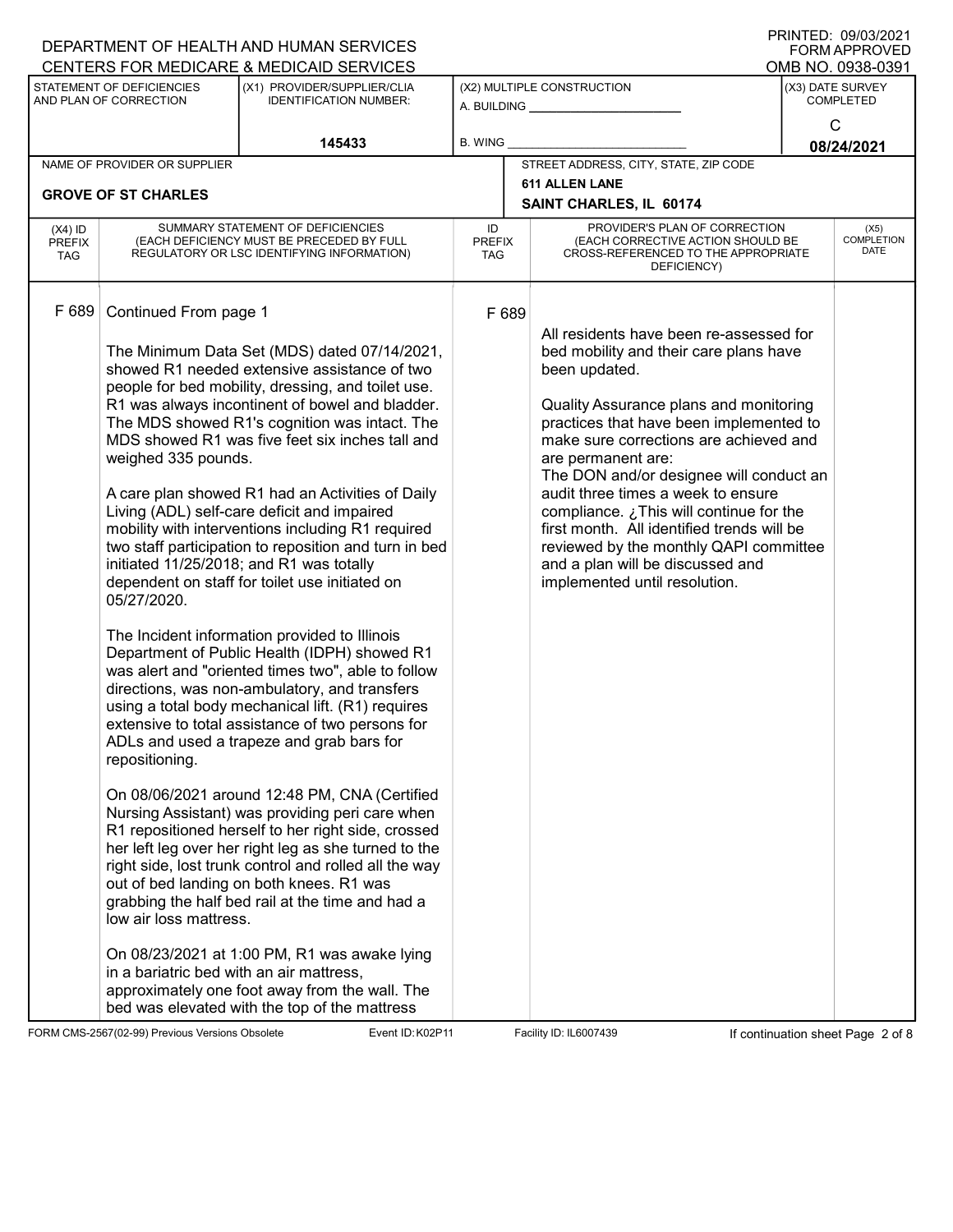|                                                                                                                                                                 |                                                                                                                              | DEPARTMENT OF HEALTH AND HUMAN SERVICES                                                                                                                                                                                                                                                                                                                                                                                                                                                                                                                                                                                                                                                                                                                                                                                                                                                                                                                                                                                                                                                                                                                                                                                                                                                                                                                                                                                                                                                                                                                                                                                                                                                                                                                                                                                                                                                                                                                                                                   |       |                                           |                                                                                                                          |  | ו ועוניט עס פער היהוויו<br><b>FORM APPROVED</b><br>OMB NO. 0938-0391 |
|-----------------------------------------------------------------------------------------------------------------------------------------------------------------|------------------------------------------------------------------------------------------------------------------------------|-----------------------------------------------------------------------------------------------------------------------------------------------------------------------------------------------------------------------------------------------------------------------------------------------------------------------------------------------------------------------------------------------------------------------------------------------------------------------------------------------------------------------------------------------------------------------------------------------------------------------------------------------------------------------------------------------------------------------------------------------------------------------------------------------------------------------------------------------------------------------------------------------------------------------------------------------------------------------------------------------------------------------------------------------------------------------------------------------------------------------------------------------------------------------------------------------------------------------------------------------------------------------------------------------------------------------------------------------------------------------------------------------------------------------------------------------------------------------------------------------------------------------------------------------------------------------------------------------------------------------------------------------------------------------------------------------------------------------------------------------------------------------------------------------------------------------------------------------------------------------------------------------------------------------------------------------------------------------------------------------------------|-------|-------------------------------------------|--------------------------------------------------------------------------------------------------------------------------|--|----------------------------------------------------------------------|
| CENTERS FOR MEDICARE & MEDICAID SERVICES<br>STATEMENT OF DEFICIENCIES<br>(X1) PROVIDER/SUPPLIER/CLIA<br>AND PLAN OF CORRECTION<br><b>IDENTIFICATION NUMBER:</b> |                                                                                                                              |                                                                                                                                                                                                                                                                                                                                                                                                                                                                                                                                                                                                                                                                                                                                                                                                                                                                                                                                                                                                                                                                                                                                                                                                                                                                                                                                                                                                                                                                                                                                                                                                                                                                                                                                                                                                                                                                                                                                                                                                           |       | (X2) MULTIPLE CONSTRUCTION<br>A. BUILDING | (X3) DATE SURVEY<br><b>COMPLETED</b>                                                                                     |  |                                                                      |
| 145433                                                                                                                                                          |                                                                                                                              | <b>B. WING</b>                                                                                                                                                                                                                                                                                                                                                                                                                                                                                                                                                                                                                                                                                                                                                                                                                                                                                                                                                                                                                                                                                                                                                                                                                                                                                                                                                                                                                                                                                                                                                                                                                                                                                                                                                                                                                                                                                                                                                                                            |       |                                           | C<br>08/24/2021                                                                                                          |  |                                                                      |
|                                                                                                                                                                 | NAME OF PROVIDER OR SUPPLIER                                                                                                 |                                                                                                                                                                                                                                                                                                                                                                                                                                                                                                                                                                                                                                                                                                                                                                                                                                                                                                                                                                                                                                                                                                                                                                                                                                                                                                                                                                                                                                                                                                                                                                                                                                                                                                                                                                                                                                                                                                                                                                                                           |       |                                           | STREET ADDRESS, CITY, STATE, ZIP CODE                                                                                    |  |                                                                      |
|                                                                                                                                                                 |                                                                                                                              |                                                                                                                                                                                                                                                                                                                                                                                                                                                                                                                                                                                                                                                                                                                                                                                                                                                                                                                                                                                                                                                                                                                                                                                                                                                                                                                                                                                                                                                                                                                                                                                                                                                                                                                                                                                                                                                                                                                                                                                                           |       |                                           | <b>611 ALLEN LANE</b>                                                                                                    |  |                                                                      |
|                                                                                                                                                                 | <b>GROVE OF ST CHARLES</b>                                                                                                   |                                                                                                                                                                                                                                                                                                                                                                                                                                                                                                                                                                                                                                                                                                                                                                                                                                                                                                                                                                                                                                                                                                                                                                                                                                                                                                                                                                                                                                                                                                                                                                                                                                                                                                                                                                                                                                                                                                                                                                                                           |       |                                           | SAINT CHARLES, IL 60174                                                                                                  |  |                                                                      |
| $(X4)$ ID<br><b>PREFIX</b><br><b>TAG</b>                                                                                                                        | SUMMARY STATEMENT OF DEFICIENCIES<br>(EACH DEFICIENCY MUST BE PRECEDED BY FULL<br>REGULATORY OR LSC IDENTIFYING INFORMATION) |                                                                                                                                                                                                                                                                                                                                                                                                                                                                                                                                                                                                                                                                                                                                                                                                                                                                                                                                                                                                                                                                                                                                                                                                                                                                                                                                                                                                                                                                                                                                                                                                                                                                                                                                                                                                                                                                                                                                                                                                           |       | <b>PREFIX</b>                             | PROVIDER'S PLAN OF CORRECTION<br>(EACH CORRECTIVE ACTION SHOULD BE<br>CROSS-REFERENCED TO THE APPROPRIATE<br>DEFICIENCY) |  | (X5)<br><b>COMPLETION</b><br>DATE                                    |
| F 689                                                                                                                                                           | Continued From page 2<br>turning in bed.                                                                                     | approximately 36 inches from the floor. R1 said<br>she was recovering from hip injury from falling out<br>of bed. When asked how she fell out of bed, R1<br>said she wasn't sure, but "Maybe the CNA wasn't<br>paying attention." R1 said she was in a different<br>room with a different air mattress which was not<br>as wide as the current mattress. R1 said only one<br>person was changing her incontinence brief and<br>the CNA told me to roll onto my side. R1 said<br>when she rolled to the side, she just kept rolling<br>off the bed, her knees hit the floor, and she had to<br>let go of the side rail she had been holding onto.<br>R1 said now she won't let anyone help change<br>her unless they have at least two people in the<br>room to help. R1 said before sometimes they<br>would use two or three people to assist her when<br>On 08/23/2021 at 1:31 PM, V6 (CNA/Activities<br>Aide) said on 08/06/2021 approximately 2:00 PM<br>R1 had put on the call light and said she needed<br>the incontinence brief to be changed. V6 looked<br>for another staff member to help but was unable<br>to find anyone to assist her. V6 said R1 was on<br>an air mattress, possibly a bariatric size mattress.<br>V6 said R1 was laying on her back and was able<br>to roll to her left side (toward the wall) better. V6<br>said she had R1 roll to the left side, V6 cleaned<br>R1's bottom while standing behind R1 on the right<br>side of the bed, then had her roll to her back. V6<br>went to R1's left side of the bed and told R1 "Now<br>we need to roll over." V6 said R1 had crossed her<br>legs, R1 grabbed the right quarter side rail, and<br>started rolling over. V6 said "(R1) just kept rolling<br>and I told her to stop rolling and tried to grab (R1)<br>but was unable to stop (R1) from rolling out of the<br>bed. (R1) landed on her knees then rolled onto<br>her bottom in a sitting position with her back<br>leaning against the bed". V6 asked R1 if she was | F 689 |                                           |                                                                                                                          |  |                                                                      |

FORM CMS-2567(02-99) Previous Versions Obsolete Event ID: K02P11 Facility ID: IL6007439 If continuation sheet Page 3 of 8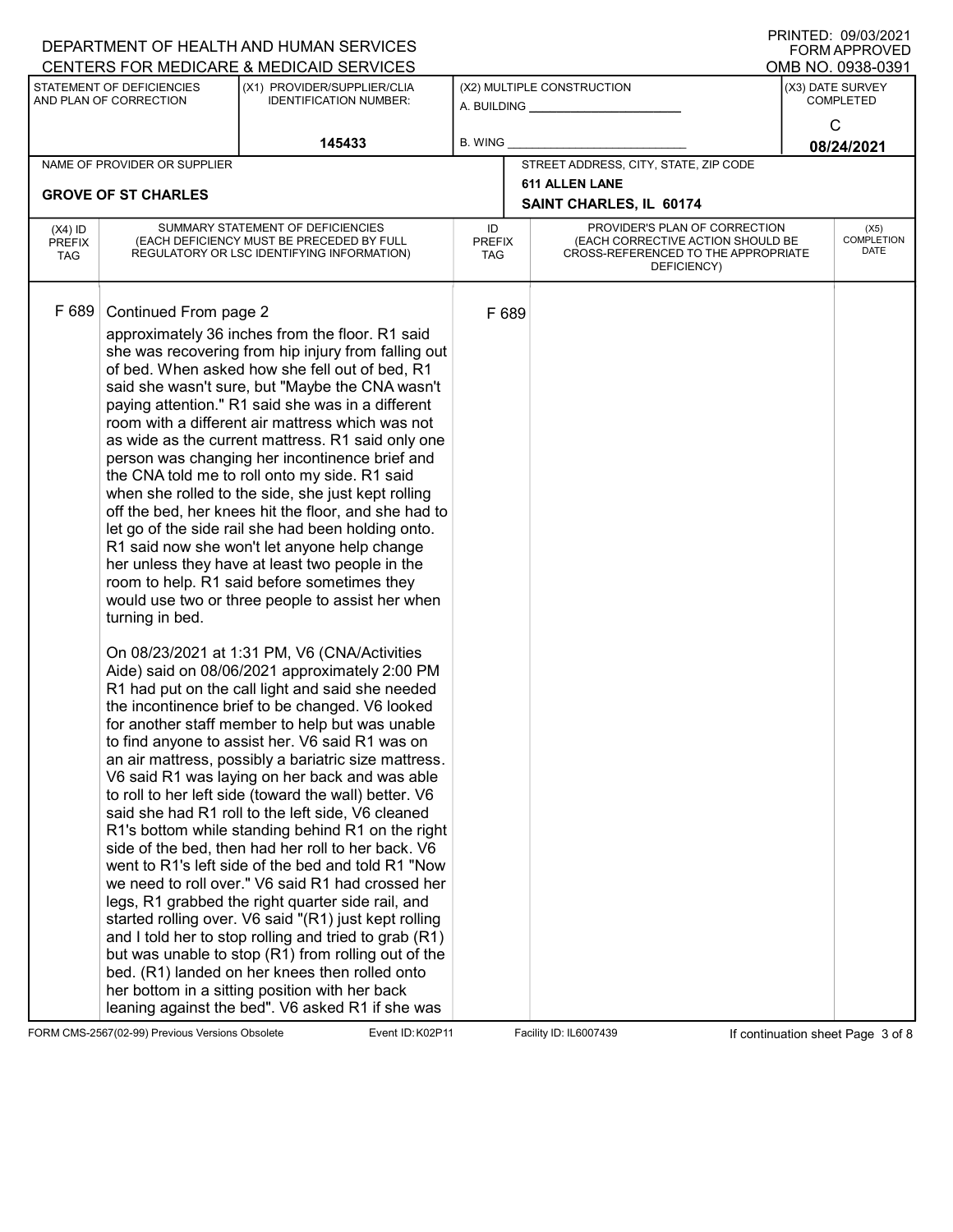|                                                                                                                                                                 |                                                                                         | DEPARTMENT OF HEALTH AND HUMAN SERVICES                                                                                                                                                                                                                                                                                                                                                                                                                                                                                                                                                                                                                                                                                                                                                                                                                                                                                                                                                                                                                                                                                                                                                                                                                                                                                                                                                                                                                                                                                                                                                                                                                                                                                                                                      |                                                      |                                                                                                                          |  | ו ועוניט עס פער היהוויו<br><b>FORM APPROVED</b><br>OMB NO. 0938-0391 |
|-----------------------------------------------------------------------------------------------------------------------------------------------------------------|-----------------------------------------------------------------------------------------|------------------------------------------------------------------------------------------------------------------------------------------------------------------------------------------------------------------------------------------------------------------------------------------------------------------------------------------------------------------------------------------------------------------------------------------------------------------------------------------------------------------------------------------------------------------------------------------------------------------------------------------------------------------------------------------------------------------------------------------------------------------------------------------------------------------------------------------------------------------------------------------------------------------------------------------------------------------------------------------------------------------------------------------------------------------------------------------------------------------------------------------------------------------------------------------------------------------------------------------------------------------------------------------------------------------------------------------------------------------------------------------------------------------------------------------------------------------------------------------------------------------------------------------------------------------------------------------------------------------------------------------------------------------------------------------------------------------------------------------------------------------------------|------------------------------------------------------|--------------------------------------------------------------------------------------------------------------------------|--|----------------------------------------------------------------------|
| CENTERS FOR MEDICARE & MEDICAID SERVICES<br>STATEMENT OF DEFICIENCIES<br>(X1) PROVIDER/SUPPLIER/CLIA<br>AND PLAN OF CORRECTION<br><b>IDENTIFICATION NUMBER:</b> |                                                                                         |                                                                                                                                                                                                                                                                                                                                                                                                                                                                                                                                                                                                                                                                                                                                                                                                                                                                                                                                                                                                                                                                                                                                                                                                                                                                                                                                                                                                                                                                                                                                                                                                                                                                                                                                                                              | (X2) MULTIPLE CONSTRUCTION<br>A. BUILDING __________ | (X3) DATE SURVEY<br><b>COMPLETED</b>                                                                                     |  |                                                                      |
| 145433                                                                                                                                                          |                                                                                         | <b>B. WING</b>                                                                                                                                                                                                                                                                                                                                                                                                                                                                                                                                                                                                                                                                                                                                                                                                                                                                                                                                                                                                                                                                                                                                                                                                                                                                                                                                                                                                                                                                                                                                                                                                                                                                                                                                                               |                                                      | C<br>08/24/2021                                                                                                          |  |                                                                      |
|                                                                                                                                                                 | NAME OF PROVIDER OR SUPPLIER                                                            |                                                                                                                                                                                                                                                                                                                                                                                                                                                                                                                                                                                                                                                                                                                                                                                                                                                                                                                                                                                                                                                                                                                                                                                                                                                                                                                                                                                                                                                                                                                                                                                                                                                                                                                                                                              |                                                      | STREET ADDRESS, CITY, STATE, ZIP CODE                                                                                    |  |                                                                      |
| <b>GROVE OF ST CHARLES</b>                                                                                                                                      |                                                                                         |                                                                                                                                                                                                                                                                                                                                                                                                                                                                                                                                                                                                                                                                                                                                                                                                                                                                                                                                                                                                                                                                                                                                                                                                                                                                                                                                                                                                                                                                                                                                                                                                                                                                                                                                                                              |                                                      | <b>611 ALLEN LANE</b><br>SAINT CHARLES, IL 60174                                                                         |  |                                                                      |
| $(X4)$ ID<br><b>PREFIX</b><br><b>TAG</b>                                                                                                                        |                                                                                         | SUMMARY STATEMENT OF DEFICIENCIES<br>(EACH DEFICIENCY MUST BE PRECEDED BY FULL<br>REGULATORY OR LSC IDENTIFYING INFORMATION)                                                                                                                                                                                                                                                                                                                                                                                                                                                                                                                                                                                                                                                                                                                                                                                                                                                                                                                                                                                                                                                                                                                                                                                                                                                                                                                                                                                                                                                                                                                                                                                                                                                 | ID<br><b>PREFIX</b><br>TAG                           | PROVIDER'S PLAN OF CORRECTION<br>(EACH CORRECTIVE ACTION SHOULD BE<br>CROSS-REFERENCED TO THE APPROPRIATE<br>DEFICIENCY) |  | (X5)<br><b>COMPLETION</b><br>DATE                                    |
| F 689                                                                                                                                                           | Continued From page 3<br>lift sling to the mattress.<br>mattress bed prior to her fall. | ok and R1 yelled "Get help! Get help!" V6 said<br>R1 wasn't complaining of pain right away while<br>she was on the floor or while the staff had gotten<br>her into the total body mechanical lift sling,<br>however R1 did start complaining of left hip pain<br>when R1's leg touched the bed while lowering the<br>On 08/23/2021 at 1:49 PM, V7 (Registered<br>Nurse/RN) said when she arrived to R1's room,<br>"(R1) didn't say anything when I asked what<br>happened. (R1) has a tendency to keep quiet<br>when she is upset." V7 said at first R1 was quiet,<br>not complaining of any pain while she was on the<br>floor or while the staff was moving her to put the<br>sling underneath R1 to move her into the bed. V7<br>said once they were lowering R1 to the bed was<br>when R1 started complaining of pain on the left<br>hip. V7 said normally R1 would have two or three<br>people for assist with her care, especially since<br>R1 was heavier. R1 needed assistance with one<br>CNA on either side of her when turning her in bed<br>for safety. V7 said R1 didn't have two people<br>assistance and only one CNA was assisting her<br>for incontinence care. V7 said, "The CNA should<br>wait for assistance from another CNA."<br>On 08/23/2021 at 3:24 PM, V1 (Administrator)<br>and V2 (Director of Nursing/DON) said R1 was on<br>a 42-inch low air loss/alternating pressure<br>On 08/23/2021 at 3:49 PM, V8 (CNA) said during<br>the night shift prior to the fall, R1 would activate<br>her call light when she needed to be changed,<br>usually around 3:30 AM or 4:00 AM. V8 said she<br>would always bring in another CNA for assistance<br>with the other CNA standing on the opposite side<br>of the bed from V8. V8 said she didn't want to | F 689                                                |                                                                                                                          |  |                                                                      |

FORM CMS-2567(02-99) Previous Versions Obsolete Event ID: K02P11 Facility ID: IL6007439 If continuation sheet Page 4 of 8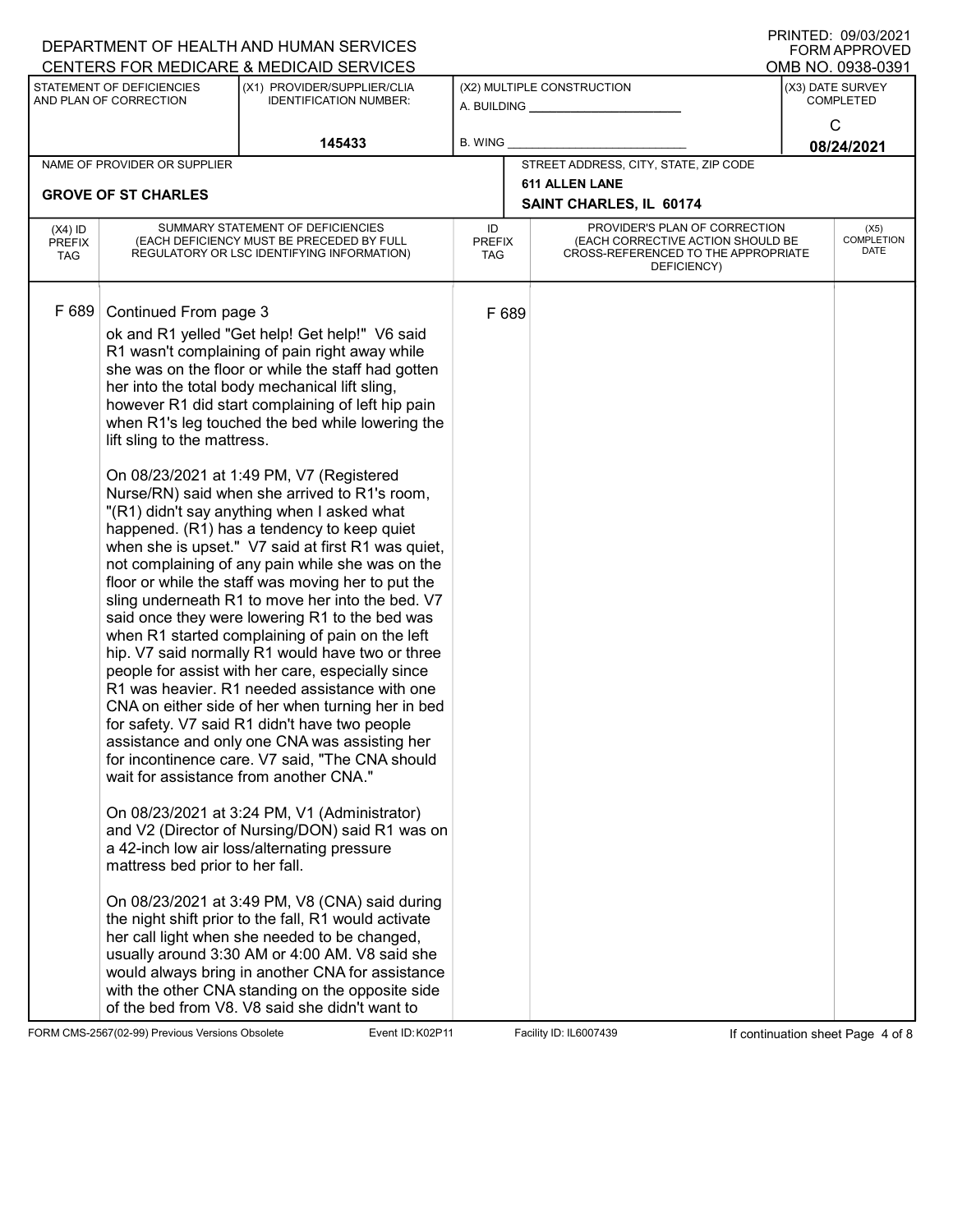|                                          |                                                                                                                                                                                                              | DEPARTMENT OF HEALTH AND HUMAN SERVICES<br>CENTERS FOR MEDICARE & MEDICAID SERVICES                                                                                                                                                                                                                                                                                                                                                                                                                                                                                                                                                                                                                                                                                                                                                                                                                                                                                                                                                                                                                                                                                                                                                                                                                                                                                                          |                |               |                                                                                                                          |                                      | <b>FORM APPROVED</b><br>OMB NO. 0938-0391 |  |
|------------------------------------------|--------------------------------------------------------------------------------------------------------------------------------------------------------------------------------------------------------------|----------------------------------------------------------------------------------------------------------------------------------------------------------------------------------------------------------------------------------------------------------------------------------------------------------------------------------------------------------------------------------------------------------------------------------------------------------------------------------------------------------------------------------------------------------------------------------------------------------------------------------------------------------------------------------------------------------------------------------------------------------------------------------------------------------------------------------------------------------------------------------------------------------------------------------------------------------------------------------------------------------------------------------------------------------------------------------------------------------------------------------------------------------------------------------------------------------------------------------------------------------------------------------------------------------------------------------------------------------------------------------------------|----------------|---------------|--------------------------------------------------------------------------------------------------------------------------|--------------------------------------|-------------------------------------------|--|
|                                          | STATEMENT OF DEFICIENCIES<br>(X1) PROVIDER/SUPPLIER/CLIA<br>AND PLAN OF CORRECTION<br><b>IDENTIFICATION NUMBER:</b>                                                                                          |                                                                                                                                                                                                                                                                                                                                                                                                                                                                                                                                                                                                                                                                                                                                                                                                                                                                                                                                                                                                                                                                                                                                                                                                                                                                                                                                                                                              |                |               | (X2) MULTIPLE CONSTRUCTION<br>A. BUILDING ______________                                                                 | (X3) DATE SURVEY<br><b>COMPLETED</b> |                                           |  |
|                                          |                                                                                                                                                                                                              | 145433                                                                                                                                                                                                                                                                                                                                                                                                                                                                                                                                                                                                                                                                                                                                                                                                                                                                                                                                                                                                                                                                                                                                                                                                                                                                                                                                                                                       | <b>B. WING</b> |               |                                                                                                                          | C<br>08/24/2021                      |                                           |  |
|                                          | NAME OF PROVIDER OR SUPPLIER                                                                                                                                                                                 |                                                                                                                                                                                                                                                                                                                                                                                                                                                                                                                                                                                                                                                                                                                                                                                                                                                                                                                                                                                                                                                                                                                                                                                                                                                                                                                                                                                              |                |               | STREET ADDRESS, CITY, STATE, ZIP CODE                                                                                    |                                      |                                           |  |
|                                          | <b>GROVE OF ST CHARLES</b>                                                                                                                                                                                   |                                                                                                                                                                                                                                                                                                                                                                                                                                                                                                                                                                                                                                                                                                                                                                                                                                                                                                                                                                                                                                                                                                                                                                                                                                                                                                                                                                                              |                |               | <b>611 ALLEN LANE</b><br>SAINT CHARLES, IL 60174                                                                         |                                      |                                           |  |
| $(X4)$ ID<br><b>PREFIX</b><br><b>TAG</b> | SUMMARY STATEMENT OF DEFICIENCIES<br>(EACH DEFICIENCY MUST BE PRECEDED BY FULL<br>REGULATORY OR LSC IDENTIFYING INFORMATION)                                                                                 |                                                                                                                                                                                                                                                                                                                                                                                                                                                                                                                                                                                                                                                                                                                                                                                                                                                                                                                                                                                                                                                                                                                                                                                                                                                                                                                                                                                              |                | <b>PREFIX</b> | PROVIDER'S PLAN OF CORRECTION<br>(EACH CORRECTIVE ACTION SHOULD BE<br>CROSS-REFERENCED TO THE APPROPRIATE<br>DEFICIENCY) |                                      | (X5)<br><b>COMPLETION</b><br>DATE         |  |
| F 689                                    | Continued From page 4<br>take any chances with R1 falling.<br>from V9, not toward her.<br>resultant migration of the left femur.<br>08/07/2021, showed R1 had an acute<br>accommodate R1's size for surgery. | On 08/23/2021 at 4:01 PM, V9 (CNA) said she<br>would usually bring another CNA to help hold<br>R1's legs while the other person was cleaning. V9<br>said "It was easier and to prevent her from falling<br>off the side of the bed." V9 said R1 was about<br>halfway capable of turning herself over and was<br>able to hold the side rail. V9 said she may have<br>only changed R1 once without assistance from<br>another CNA and V9 would have turned R1 away<br>A hospital X-Ray left hip radiograph dated<br>08/06/2021 showed R1 had an impacted fracture<br>of the region of the left femoral neck with<br>A hospital Computerized Tomography (CT) dated<br>comminuted fracture of the base of the left<br>femoral head and extending into the neck. There<br>is impaction and anterior apex angulation.<br>A hospital Operative Note dated 08/07/2021,<br>written by V10 (MD/Medical Doctor Orthopedic<br>Surgeon) showed R1 slid out of bed suffering an<br>impacted left femoral neck fracture. Surgery was<br>aborted and R1 was treated non-operatively due<br>to R1's comorbidities and the inability to safely<br>On 08/24/2021 at 12:02 PM, V13 (Attending MD)<br>said R1's fracture happened from falling out of<br>bed. V13 said R1 had "pretty much zero mobility<br>on her own" and would need to use the total body<br>mechanical lift. V10 reiterated saying he was not | F 689          |               |                                                                                                                          |                                      |                                           |  |
|                                          |                                                                                                                                                                                                              | aware of R1 complaining of hip pain prior to the<br>fall, "so I would think that the fall was the cause of                                                                                                                                                                                                                                                                                                                                                                                                                                                                                                                                                                                                                                                                                                                                                                                                                                                                                                                                                                                                                                                                                                                                                                                                                                                                                   |                |               |                                                                                                                          |                                      |                                           |  |

FORM CMS-2567(02-99) Previous Versions Obsolete **Konferent Event ID: K02P11** Facility ID: IL6007439 If continuation sheet Page 5 of 8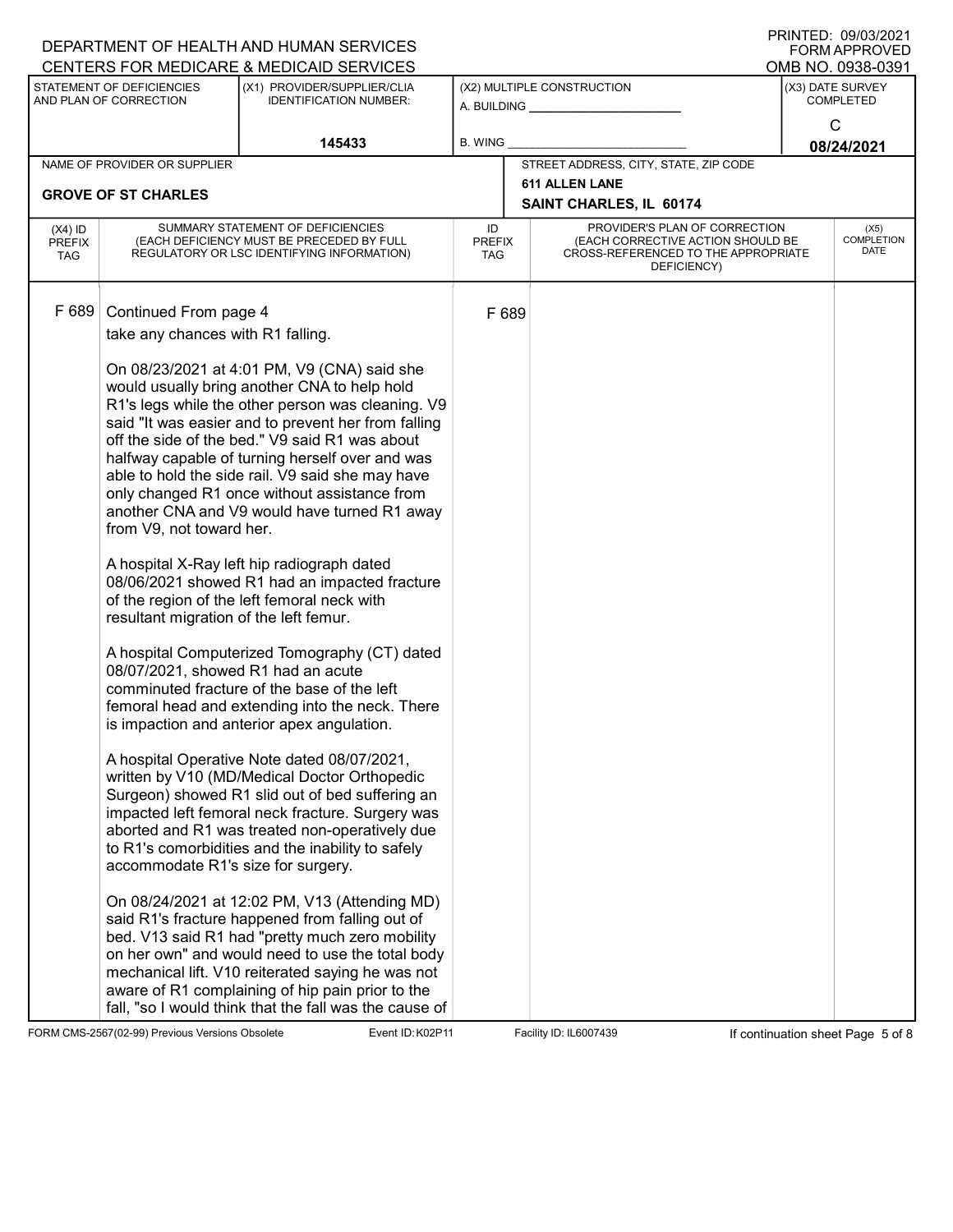|                                                                                                                     |                                                                               | DEPARTMENT OF HEALTH AND HUMAN SERVICES                                                                                                                                                                                                                                                                                                                                                                                                                                                                                                                                                                                                                                                                                                                                                                                                                                                                                                                                                                                                                                                          |                                                                     |                                                                                                                          |  | <b>FORM APPROVED</b>              |
|---------------------------------------------------------------------------------------------------------------------|-------------------------------------------------------------------------------|--------------------------------------------------------------------------------------------------------------------------------------------------------------------------------------------------------------------------------------------------------------------------------------------------------------------------------------------------------------------------------------------------------------------------------------------------------------------------------------------------------------------------------------------------------------------------------------------------------------------------------------------------------------------------------------------------------------------------------------------------------------------------------------------------------------------------------------------------------------------------------------------------------------------------------------------------------------------------------------------------------------------------------------------------------------------------------------------------|---------------------------------------------------------------------|--------------------------------------------------------------------------------------------------------------------------|--|-----------------------------------|
|                                                                                                                     |                                                                               | CENTERS FOR MEDICARE & MEDICAID SERVICES                                                                                                                                                                                                                                                                                                                                                                                                                                                                                                                                                                                                                                                                                                                                                                                                                                                                                                                                                                                                                                                         |                                                                     |                                                                                                                          |  | OMB NO. 0938-0391                 |
| STATEMENT OF DEFICIENCIES<br>(X1) PROVIDER/SUPPLIER/CLIA<br>AND PLAN OF CORRECTION<br><b>IDENTIFICATION NUMBER:</b> |                                                                               |                                                                                                                                                                                                                                                                                                                                                                                                                                                                                                                                                                                                                                                                                                                                                                                                                                                                                                                                                                                                                                                                                                  | (X2) MULTIPLE CONSTRUCTION<br>A. BUILDING <u>__________________</u> | (X3) DATE SURVEY<br><b>COMPLETED</b>                                                                                     |  |                                   |
|                                                                                                                     |                                                                               | 145433                                                                                                                                                                                                                                                                                                                                                                                                                                                                                                                                                                                                                                                                                                                                                                                                                                                                                                                                                                                                                                                                                           | <b>B. WING</b>                                                      |                                                                                                                          |  | $\mathsf{C}$<br>08/24/2021        |
|                                                                                                                     | NAME OF PROVIDER OR SUPPLIER                                                  |                                                                                                                                                                                                                                                                                                                                                                                                                                                                                                                                                                                                                                                                                                                                                                                                                                                                                                                                                                                                                                                                                                  |                                                                     | STREET ADDRESS, CITY, STATE, ZIP CODE                                                                                    |  |                                   |
|                                                                                                                     | <b>GROVE OF ST CHARLES</b>                                                    |                                                                                                                                                                                                                                                                                                                                                                                                                                                                                                                                                                                                                                                                                                                                                                                                                                                                                                                                                                                                                                                                                                  |                                                                     | <b>611 ALLEN LANE</b><br>SAINT CHARLES, IL 60174                                                                         |  |                                   |
| $(X4)$ ID<br><b>PREFIX</b><br><b>TAG</b>                                                                            |                                                                               | SUMMARY STATEMENT OF DEFICIENCIES<br>(EACH DEFICIENCY MUST BE PRECEDED BY FULL<br>REGULATORY OR LSC IDENTIFYING INFORMATION)                                                                                                                                                                                                                                                                                                                                                                                                                                                                                                                                                                                                                                                                                                                                                                                                                                                                                                                                                                     | ID<br><b>PREFIX</b><br>TAG                                          | PROVIDER'S PLAN OF CORRECTION<br>(EACH CORRECTIVE ACTION SHOULD BE<br>CROSS-REFERENCED TO THE APPROPRIATE<br>DEFICIENCY) |  | (X5)<br><b>COMPLETION</b><br>DATE |
| F 689                                                                                                               | Continued From page 5<br>the fracture."<br>obesity and underlying conditions. | On 08/24/2021 at 1:19 PM, V14 (RN/V10's nurse<br>RN) said according to V10, R1's fall caused the<br>fracture, and the osteopenia would have been a<br>factor in exacerbating it. V14 said V10 decided<br>not to proceed with surgery due to R1's morbid<br>On 08/24/2021 at 11:08 AM, V12 (Assistant<br>Therapy Director/Physical Therapist PT) said she<br>recommended two people for assistance with<br>rolling and changing even prior to R1's fall from                                                                                                                                                                                                                                                                                                                                                                                                                                                                                                                                                                                                                                      | F 689                                                               |                                                                                                                          |  |                                   |
|                                                                                                                     | from them for safety concerns.                                                | bed. V12 said she would recommend two-person<br>assistance because R1 was on an air mattress<br>and it would be a safety concern. V12 said R1's<br>movement was very restricted, she had a history<br>of polio, and cellulitis. R1 needed a lot of help for<br>positioning and moving due to the air mattress<br>and her size. V12 said even with the trapeze she<br>would try to help with positioning, but she needed<br>help with her lower extremities. R1 was very<br>limited in mobility of her lower extremities, plus<br>she had eversion (a condition of the foot being<br>turned or rotated outward). V12 said R1's bed<br>was in the high position and V12 does not<br>recommend the bed being in the high position.<br>V12 said she also felt the bed should be against<br>the wall instead of being away from the wall due<br>to a safety issue. V12 said from a therapy<br>standpoint R1 should always have two people to<br>assist with bed mobility and repositioning. V12<br>would always recommend the nursing staff to roll<br>the resident toward the staff member, not away |                                                                     |                                                                                                                          |  |                                   |
|                                                                                                                     |                                                                               | On 08/24/2021 at 1:53 PM, V15 (Licensed<br>Practical Nurse/LPN Restorative Nurse) said if it<br>is recommended to use two people for bed                                                                                                                                                                                                                                                                                                                                                                                                                                                                                                                                                                                                                                                                                                                                                                                                                                                                                                                                                         |                                                                     |                                                                                                                          |  |                                   |

FORM CMS-2567(02-99) Previous Versions Obsolete **Kollet Event ID: K02P11** Facility ID: IL6007439 If continuation sheet Page 6 of 8

DEPARTMENT OF HEALTH AND HUMAN SERVICES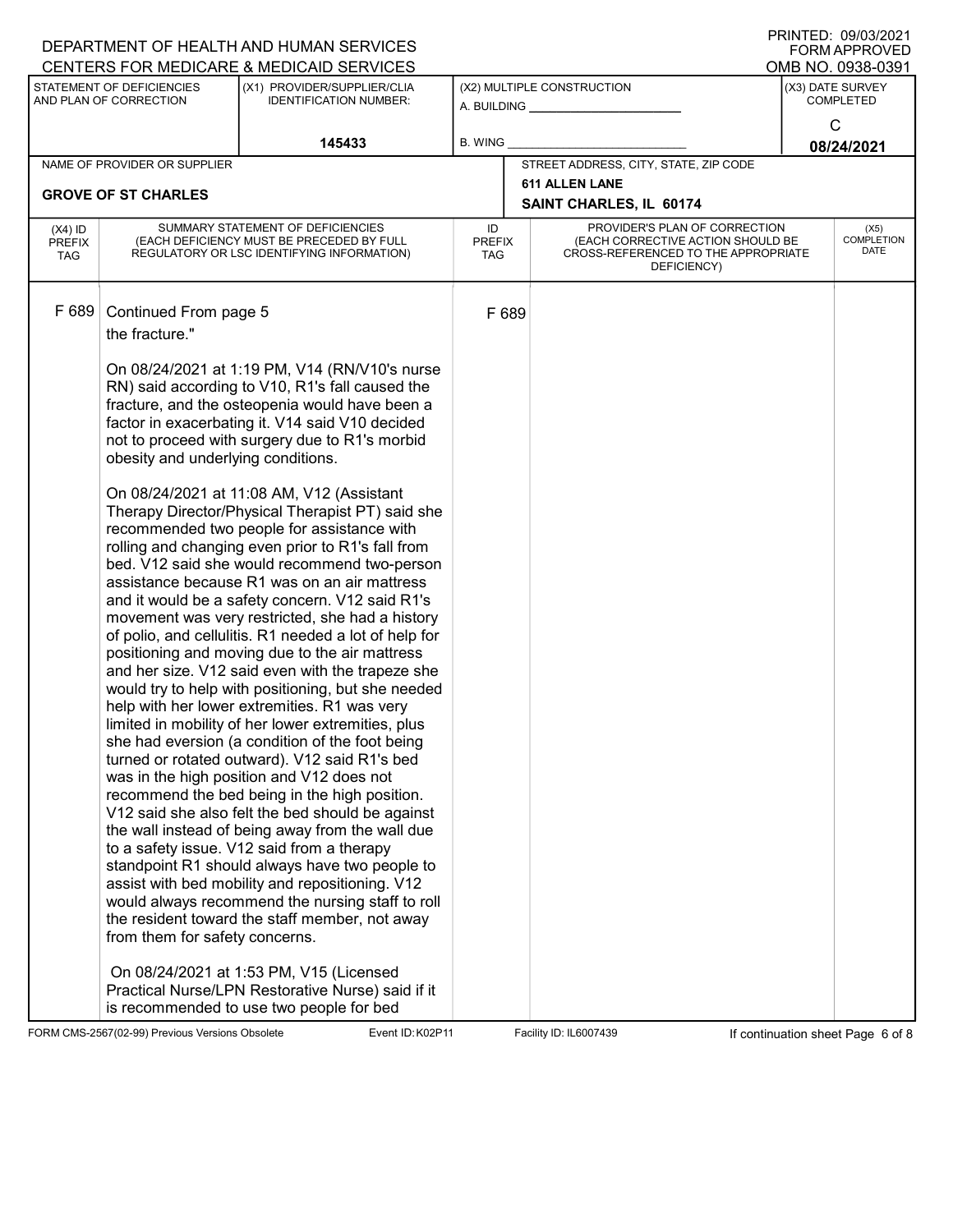|                                                                                                                     |                                       | DEPARTMENT OF HEALTH AND HUMAN SERVICES                                                                                                                                                                                                                                                                                                                                                                                                                                                                                                                                                                                                                                                                                                                                                                                                                                                                                                                                                                                                                                                                                                                                                                                                                                                                                                                                                                                                                                                                                                                                                                                                                                                                                                                                                                                                                                                                                        |                            |                                                                                                                          |  | <b>FORM APPROVED</b>              |
|---------------------------------------------------------------------------------------------------------------------|---------------------------------------|--------------------------------------------------------------------------------------------------------------------------------------------------------------------------------------------------------------------------------------------------------------------------------------------------------------------------------------------------------------------------------------------------------------------------------------------------------------------------------------------------------------------------------------------------------------------------------------------------------------------------------------------------------------------------------------------------------------------------------------------------------------------------------------------------------------------------------------------------------------------------------------------------------------------------------------------------------------------------------------------------------------------------------------------------------------------------------------------------------------------------------------------------------------------------------------------------------------------------------------------------------------------------------------------------------------------------------------------------------------------------------------------------------------------------------------------------------------------------------------------------------------------------------------------------------------------------------------------------------------------------------------------------------------------------------------------------------------------------------------------------------------------------------------------------------------------------------------------------------------------------------------------------------------------------------|----------------------------|--------------------------------------------------------------------------------------------------------------------------|--|-----------------------------------|
|                                                                                                                     |                                       | CENTERS FOR MEDICARE & MEDICAID SERVICES                                                                                                                                                                                                                                                                                                                                                                                                                                                                                                                                                                                                                                                                                                                                                                                                                                                                                                                                                                                                                                                                                                                                                                                                                                                                                                                                                                                                                                                                                                                                                                                                                                                                                                                                                                                                                                                                                       |                            |                                                                                                                          |  | OMB NO. 0938-0391                 |
| STATEMENT OF DEFICIENCIES<br>(X1) PROVIDER/SUPPLIER/CLIA<br>AND PLAN OF CORRECTION<br><b>IDENTIFICATION NUMBER:</b> |                                       | A. BUILDING __                                                                                                                                                                                                                                                                                                                                                                                                                                                                                                                                                                                                                                                                                                                                                                                                                                                                                                                                                                                                                                                                                                                                                                                                                                                                                                                                                                                                                                                                                                                                                                                                                                                                                                                                                                                                                                                                                                                 | (X2) MULTIPLE CONSTRUCTION | (X3) DATE SURVEY<br><b>COMPLETED</b>                                                                                     |  |                                   |
| 145433                                                                                                              |                                       |                                                                                                                                                                                                                                                                                                                                                                                                                                                                                                                                                                                                                                                                                                                                                                                                                                                                                                                                                                                                                                                                                                                                                                                                                                                                                                                                                                                                                                                                                                                                                                                                                                                                                                                                                                                                                                                                                                                                | <b>B. WING</b>             |                                                                                                                          |  | $\mathsf{C}$<br>08/24/2021        |
|                                                                                                                     | NAME OF PROVIDER OR SUPPLIER          |                                                                                                                                                                                                                                                                                                                                                                                                                                                                                                                                                                                                                                                                                                                                                                                                                                                                                                                                                                                                                                                                                                                                                                                                                                                                                                                                                                                                                                                                                                                                                                                                                                                                                                                                                                                                                                                                                                                                |                            | STREET ADDRESS, CITY, STATE, ZIP CODE                                                                                    |  |                                   |
|                                                                                                                     | <b>GROVE OF ST CHARLES</b>            |                                                                                                                                                                                                                                                                                                                                                                                                                                                                                                                                                                                                                                                                                                                                                                                                                                                                                                                                                                                                                                                                                                                                                                                                                                                                                                                                                                                                                                                                                                                                                                                                                                                                                                                                                                                                                                                                                                                                |                            | <b>611 ALLEN LANE</b><br>SAINT CHARLES, IL 60174                                                                         |  |                                   |
| $(X4)$ ID<br><b>PREFIX</b><br><b>TAG</b>                                                                            |                                       | SUMMARY STATEMENT OF DEFICIENCIES<br>(EACH DEFICIENCY MUST BE PRECEDED BY FULL<br>REGULATORY OR LSC IDENTIFYING INFORMATION)                                                                                                                                                                                                                                                                                                                                                                                                                                                                                                                                                                                                                                                                                                                                                                                                                                                                                                                                                                                                                                                                                                                                                                                                                                                                                                                                                                                                                                                                                                                                                                                                                                                                                                                                                                                                   | ID<br><b>PREFIX</b><br>TAG | PROVIDER'S PLAN OF CORRECTION<br>(EACH CORRECTIVE ACTION SHOULD BE<br>CROSS-REFERENCED TO THE APPROPRIATE<br>DEFICIENCY) |  | (X5)<br><b>COMPLETION</b><br>DATE |
| F 689                                                                                                               | Continued From page 6<br>assistance." | mobility and positioning, then the staff should use<br>two people. V15 said the staff should pull the<br>resident towards them, not roll them away from<br>the staff member because they wouldn't be able<br>to stop them if the resident kept rolling. V15 said<br>residents who are using an air mattress should<br>always have two staff members to turn them in<br>bed due to the slippery nature of the air mattress<br>material and having only one sheet on it. V15<br>said, "The air mattresses are just too slippery<br>even for residents who can provide more<br>The United States National Library of Medicine<br>Medline Plus dated 10/09/2019, showed the<br>following steps should be followed when turning a<br>patient from their back to their side or stomach:<br>Explain to the patient what you are planning to do<br>so the person knows what to expect. Encourage<br>the person to help you if possible. Stand on the<br>opposite side of the bed the patient will be turning<br>towards and lower the bed rail. Move the patient<br>towards you, then put the side rail back up. Step<br>around to the other side of the bed and lower the<br>side rail. Ask the patient to look towards you. This<br>will be the direction in which the person is turning.<br>The American Congress of Rehabilitation<br>Medicine Caregiver Guide and Instructions for<br>Safe Bed Mobility dated 2017, included bed<br>mobility refers to activities such as scooting in<br>bed, rolling (turning from lying on one's back to<br>side-lying), side-lying to sitting, and sitting to lying<br>down. It also includes scooting to sit on the edge<br>of the bed when preparing to stand or transfer.<br>The instructions include to decide which side of<br>the bed the patient should get out from based on<br>their strength and position yourself to that side of<br>the bed. The patient should always roll toward | F 689                      |                                                                                                                          |  |                                   |

FORM CMS-2567(02-99) Previous Versions Obsolete Event ID: K02P11 Facility ID: IL6007439 If continuation sheet Page 7 of 8

DEPARTMENT OF HEALTH AND HUMAN SERVICES